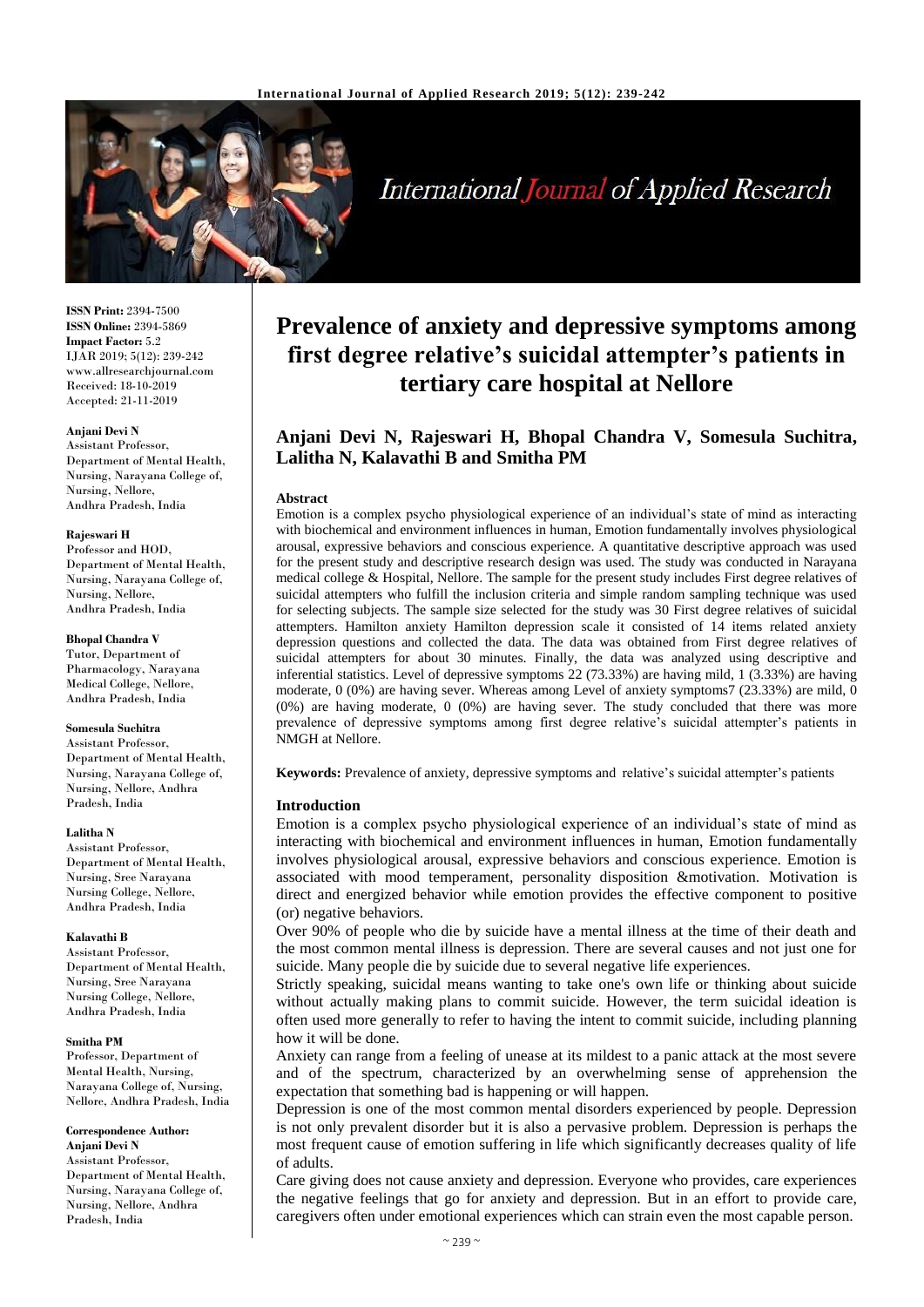That resulting feeling of anger, anxiety, sadness, isolation, exhaustion& then guilt for leads a heavy toll.

Unfortunately feelings of anxiety, depression are often seen as a sign of weakness rather than sign that something is out of balance Comments such as "snap out of it or it all in your head" are not helpful and reflect a belief that mental health concerns are not real. Anxiety & depression, economical disturbances, occupational burden will be more to the caregivers, their mental health states as decline automatically develop the anxiety & depression to the caregivers& their participation in caring of the patients is also decreased.

Caregivers of suicidal patients experience anxiety in different ways the type and degree of symptoms vary by individuals and can change over time.

#### **Methodology**

The methodology of research indicates the general pattern for organizing the procedure of getting valued and reliable data for an investigation. This deals with methodology adopted for the study. The research approach, research design the setting the population, sampling technique developing and description of tools data collection procedure and the plan for data analysis.

**Research approach:** A quantitative approach is adopted for this study.

**Research design:** The study is descriptive in nature

**Setting of study:** The study conducted at Narayana medical college general and super speciality hospital, Nellore. NMGH is situated at a distance of 1/4KM away from NCON urban are located in chinathareedy pallem. In NMGH totally 1450 bed hospital all facilities available, knowledge skill practices nurses are available. Study conducted on Emergency ward, ICU, burns ward, step down ward, admitted the suicidal attempters and the first-degree relatives

**Population:** The population of this study includes the firstdegree relatives of suicidal attempters.

**SAMPLE:** First degree relatives of suicidal attempters who fulfill the inclusion criteria.

**Sample size:** A sample of 30 first degree relatives

**Sample technique:** The samples selected by using non probability convenient sampling technique.

#### **Inclusion criteria**

- First degree relatives of suicidal attempters staying for 6 months period
- Who can understand Telugu.

**Development of the tool:** With the help of extensive review from various text book, journals and websites, the tool was developed to assess the level of anxiety and depression in first degree relatives among suicidal attempters.

Investigator obtained permission from medical director of NMGH at Nellore. After getting content validity from the medical, nursing experts, the pilot study was conducted in NMGH at Nellore.

#### **Description of tool**

Part-I: Socio demographic variable such as age, education, occupation, income religion, type of family, family history of suicide.

Part-II: Hamilton anxiety Hamilton depression scale it consisted of 14 items related anxiety depression question.

#### **Score interpretation**

A structured interview scale was used to assess the anxiety and depression symptoms of first degree relatives among suicidal attempters. It consists of 14 items question each correct answer was given a score of one to  $\overline{5}$  answer was given a score of zero.

The total score given was

- 10-13 mild depression.
- 14-17mild to moderate.
- >17 moderate to severe.
- 14-17 mild anxiety.
- 18-24 moderate anxiety.
- 25-30 severe anxiety.

#### **Data collection procedure**

The data collection procedure was done for a period of 6weeks. Permission was obtained to conduct study from the Narayana Medical College and general hospital medical superintend, nursing superintend. The sample was informed by the investigator about the nature and purpose of the study and then consent was obtained. Information is collected through clinical data and check list. Clinical data mainly consists of details about the type of anxiety and depression.

#### **Data analysis**

The data was analyzed in terms of objectives of the study by using descriptive tool and inferential statistical method.

The descriptive data was assessed by using Mean, Median, and Standard Deviation. Inferential statistics was done by using chi square.

#### **Results**

#### **Presentation of data**

The data was organized and presented under the following sections.

#### **Section-I**

Frequency and percentage distribution of socio demographic variables of anxiety and depressive symptoms among first degree relative's suicidal attempters patients

#### **Section-II**

Level of anxiety and depressive symptoms among first degree relatives suicidal attempters patients

#### **Section-III**

Mean and standard deviation of anxiety and depressive symptoms among first degree relatives suicidal attempters patients

#### **Section IV**

Association between the anxiety symptoms among first degree relatives suicidal attempters patients.

Association between the depressive symptoms among first degree relatives suicidal attempters patients.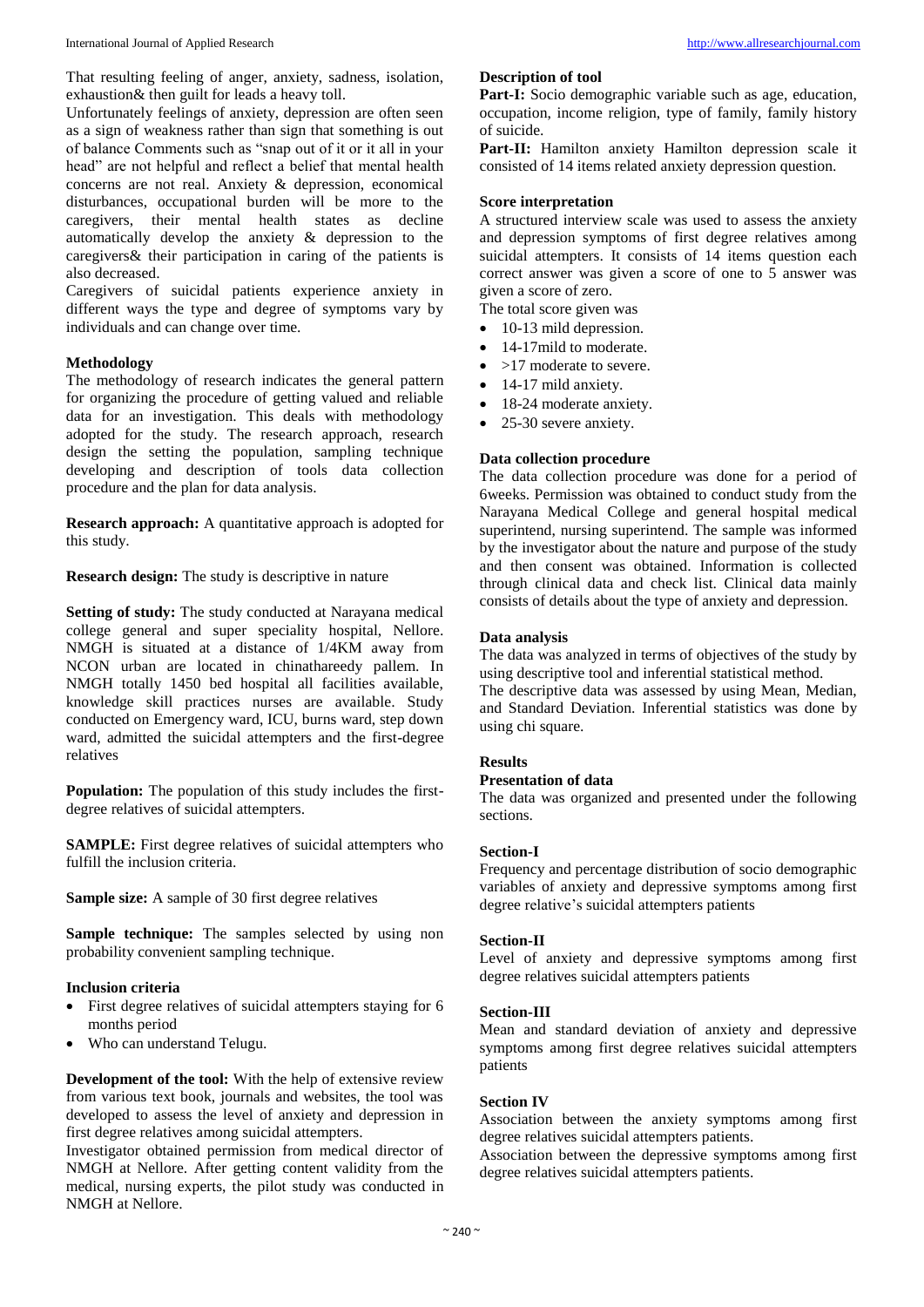#### **Section-I**

Frequency and percentage distribution of socio demographic variables of anxiety and depressive symptoms among first degree relative's suicidal attempter's patients

- Age15 (50%) are between  $30-45$  years, 15 (50%) are between 46-60 years of age.
- Gender  $25 (83%)$  are male,  $5 (17%)$  are female.
- Type of family30 (100%) are nuclear, 0 (0%) are joint.
- Residency 15 (50%) are urban, 15 (50%) are rural.
- Religion 9 (30%) Hindu, 15 (50%) are Muslim, 6 (20%) are Christian.
- Family income per month5 (17%) 4000-7000, 9 (30%) are 7001-10000, 11 (37%) are 10001-15000, 5 (17%) are above 15001.
- Type of relationship 7 (23%) are mother, 5 (17%) are father, 12 (40%) are brother/sister, 6 (20%) are son/daughter.

#### **Section-II**

**Level of anxiety and depressive symptoms among first degree relatives suicidal attempters patients**

| Level of anxiety and<br>depressive symptoms | Mild                                                                                                                      | <b>Moderate Sever</b> | <b>Total</b>     |
|---------------------------------------------|---------------------------------------------------------------------------------------------------------------------------|-----------------------|------------------|
| Depression                                  | $\left  22 \left( 73.33\% \right) \right $ $\left  1 \left( 3.33\% \right) \right $ $\left  0 \left( 0\% \right) \right $ |                       | 30               |
| Anxietv                                     | $7(23.33\%)$                                                                                                              | $0(0\%)$              | $(0.0\%)$ (100%) |

Table No: 1 Shows that with regard to Level of depressive symptoms22 (73.33%) are having mild, 1 (3.33%) are having moderate, 0 (0%) are having sever. Whereas among Level of anxiety symptoms7 (23.33%) are mild, 0 (0%) are having moderate, 0 (0%) are having sever.

#### **Section-III**

Mean and standard deviation of anxiety and depressive symptoms among first degree relative's suicidal attempters patients

| <b>Sample categories</b> | Mean | <b>Standard deviation</b> |
|--------------------------|------|---------------------------|
| Depression               | 2.63 |                           |
| Anxiety                  | 2 71 |                           |

Table No: 2 shows that mean value of depression is 2.63 and standard deviation is 0.7 and the mean value of anxiety is 3.73 and standard deviation is 0.58.

#### **Section IV**

Association between the depressive symptoms among first degree relatives suicidal attempters patients

- In association with age the calculated value is 1.37 and the table value is 5.99 the calculated value is lesser than the table value. So there is no significance.
- In association with gender the calculated value is 1.01 and the table value is 5.99 the calculated value is lesser than the table value. So there is no significance.
- In association with residence the calculated value is 1.37 and the table value is 5.99 the calculated value is lesser than the table value. So there is no significance.
- In association with religion the calculated value is 11.57 and the table value is 9.49 the calculated value is greater than the table value. So there is significance.
- In association with family income per month the calculated value is 6.95 and the table value is 12.59 the

calculated value is lesser than the table value. So there is no significance.

 In association with type of relationship the calculated value is 6.26 and the table value is 12.59 the calculated value is lesser than the table value. So there is no significance.

Association between the anxiety symptoms among first degree relatives suicidal attempters patients

- In association with age the calculated value is 5.05 and the table value is 5.99 the calculated value is lesser than the table value. So there is no significance.
- In association with gender the calculated value is 2.64 and the table value is 5.99 the calculated value is lesser than the table value. So there is no significance.
- In association with residence the calculated value is 5.05 and the table value is 5.99 the calculated value is lesser than the table value. So there is no significance.
- In association with religion the calculated value is 2.27 and the table value is 9.49 the calculated value is lesser than the table value. So there is no significance.
- In association with family income per month the calculated value is 7.49 and the table value is 12.59 the calculated value is lesser than the table value. So there is no significance.
- In association with Type of relationship the calculated value is 5.71 and the table value is 12.59 the calculated value is lesser than the table value. So there is no significance.

#### **Discussion**

The aim of the present study is study to determine the prevalence of anxiety and depressive symptoms among first degree relative's suicidal attempters patients in NMGH at Nellore''

The present study supported by Chessick CA (2009) conducted a study, Suicidal ideation and depressive symptoms among bipolar patients as predictors of the health and well-being of caregivers. Patients  $(N = 500)$  participating in the Systematic Treatment Enhancement Program for Bipolar Disorder and their primary caregivers  $(N = 500,$ including 188 parental and 182 spousal caregivers) were evaluated for up to one year as part of a naturalistic observational study. Caregivers' perceptions of their own physical health were evaluated using the general health scale from the Medical Outcomes Study 36-item Short-Form Health Survey. Caregivers' depression was evaluated using the Center for Epidemiological Studies of Depression Scale. I conclude that most of the care givers stay in hospital may develop some stress related symptoms like anxiety and depression symptoms. In my study Level of depressive symptoms  $22$  (73.33%) are having mild, 1 (3.33%) are having moderate, 0 (0%) are having sever. Whereas among Level of anxiety symptoms  $7$  (23.33%) are mild,  $0$  (0%) are having moderate, 0 (0%) are having sever.

Prevalence of depression and its associated factors among primary caregivers of patients with severe mental illness in southwest, Ethiopia Prevalence of depression and its associated factors among primary caregivers of patients with severe mental illness in southwest, Ethiopia Prevalence of depression and its associated factors among primary caregivers of patients with severe mental illness in southwest, Ethiopia Prevalence of depression and its associated factors among primary caregivers of patients with